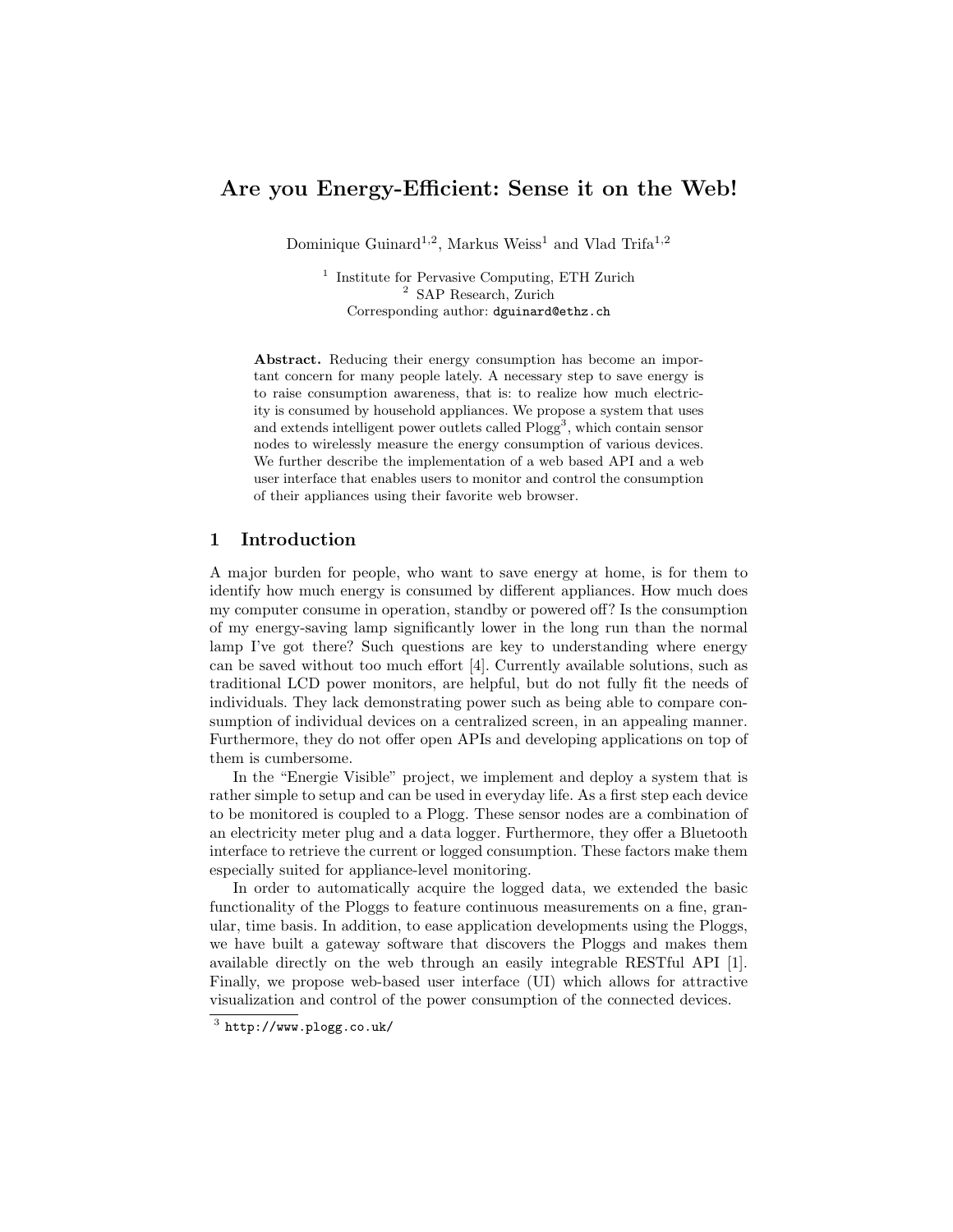2 Dominique Guinard et al.

## 2 Architecture



Fig. 1. Devices extended with Ploggs communicate with a gateway to offering the Ploggs functionalities through a RESTful API.

The architecture of our prototype is based on four main layers as shown on Figure 1. The first layer is composed of appliances we want to monitor and control with the system. In the second layer, each of these devices is then plugged to a Plogg sensor node. In the third, these nodes are discovered and managed by a gateway software which can be installed on any computer or embedded device with sufficient memory and Bluetooth communication capabilities. The gateway also embeds a micro webserver which offers the monitoring and control functionalities of the Ploggs as structured URLs. Finally, the last layer is the visualization interface. It uses the web-accessible functionality to dynamically draw graphs depicting the current energy consumption of all the Ploggs available in the environment.

#### 2.1 RESTful Gateway and Webserver

The gateway is a small-footprint component written in C which manages the Ploggs by automatically discovering them on a regular basis over Bluetooth. In order to enable interoperability with other applications, the gateway embeds a small footprint web server<sup>4</sup> and offers access to the sensors' functionalities using URLs.

<sup>4</sup> http://shttpd.sourceforge.net/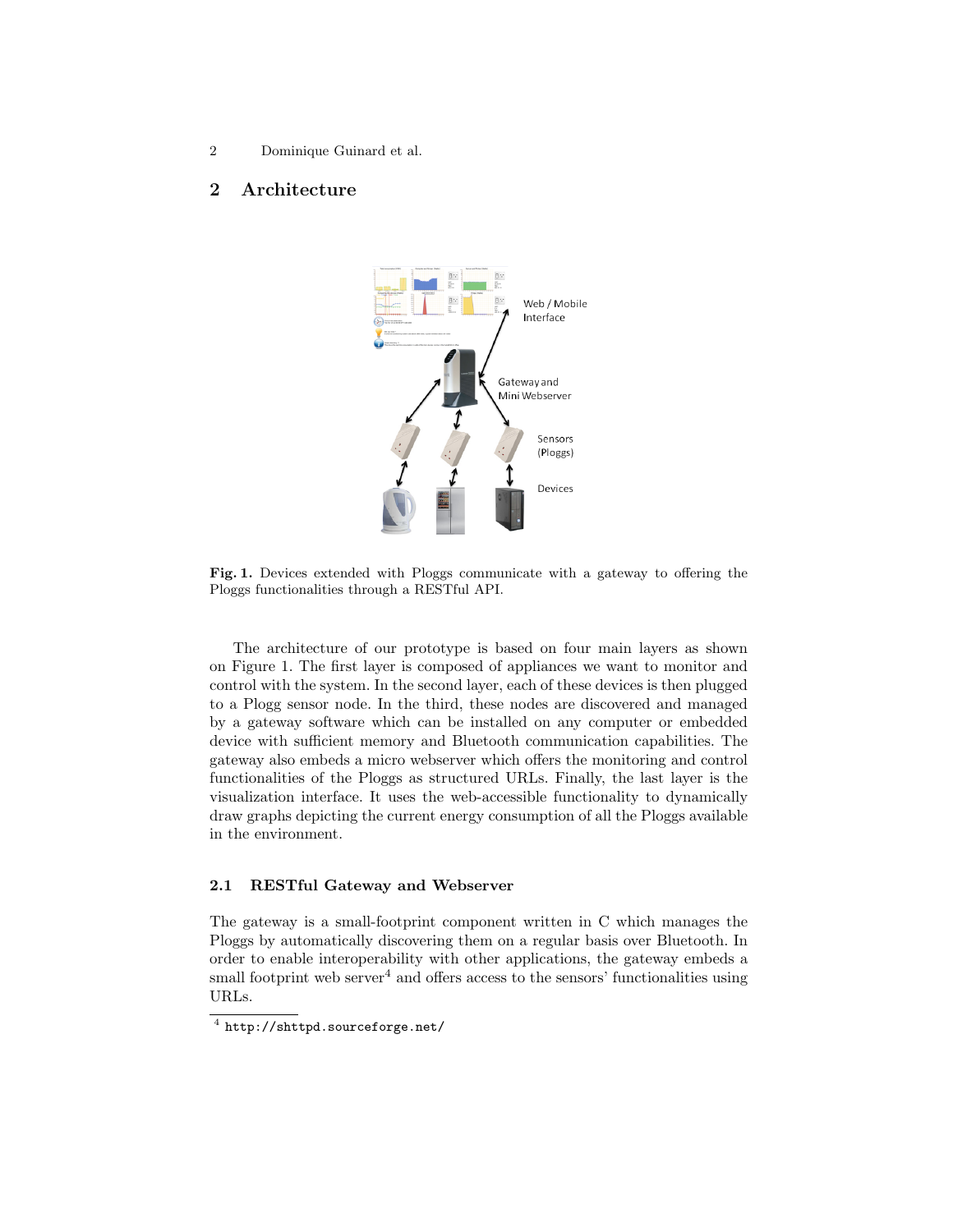The approach, that makes an application's functionalities accessible through a simple web API is often to referred as RESTful [1]. Traditionally, this type of approach is used to integrate several websites [3]. Consistant with the views we presented in [2], in this prototype, we apply the REST principles to realworld service to form the so-called Web of Things. The most interesting benefit of this approach in our case is the direct integration of the Ploggs to the web which eases the development of applications and prototypes on top of the Ploggs. Indeed, devices connected to the Ploggs can be controlled and monitored simply by calling the corresponding URLs in a standard web browser. As an example the monitoring data of all the currently available Ploggs can be retrieved by accessing the following URL:

#### http://webofthings.com/energymonitor/ploggs/\*.

As a result the gateway calls all the Ploggs and wraps the results in the form of a JSON (JavaScript Object Notation)<sup>5</sup> document. JSON is an alternative to XML often used as an data-interchange format for web mashups. Since JSON is a lightweight format, we believe it is more adapted to devices with limited capabilities. The JSON data resulting from the call to all the Ploggs contains consumption information for each individual device as shown below.

#### [{

```
"deviceName": "ComputerAndScreen",
  "currentWatts": 50.52,
  "KWh": 5.835,
  "maxWattage": 100.56
}, {...}]
```
#### 2.2 Web User Interface

The second part of our software architecture presents the monitoring data to the end-user. We wanted the interface to be attractive, easily-accessible (no additional software to learn or install) and to display real-time data rather than snapshots, we decided to create a dynamic web interface which could easily be built on top of the RESTful API offered by the Ploggs gateway. The implementation is based on the Google Web Toolkit  $(GWT)^6$ . To get real-time results, the UI calls the gateway URI every few seconds and converts the JSON Ploggs' results into graphs.

As shown on Figure 2, the resulting interface offers six real-time and interactive visualization options. The four graphs on the right side provide detailed information about the current consumption of all the appliances in the vicinity of the gateways. The two remaining graphs show the total consumption (KWh) and respectively a comparison (on the same scale) of all the running appliances. Finally, a switch icon next to the graphs enables the user to switch on and power off the devices on the web. The user interface is dynamically created depending on the number and names of the discovered Ploggs.

 $^5$  http://json.org/

 $^6$  http://code.google.com/webtoolkit/